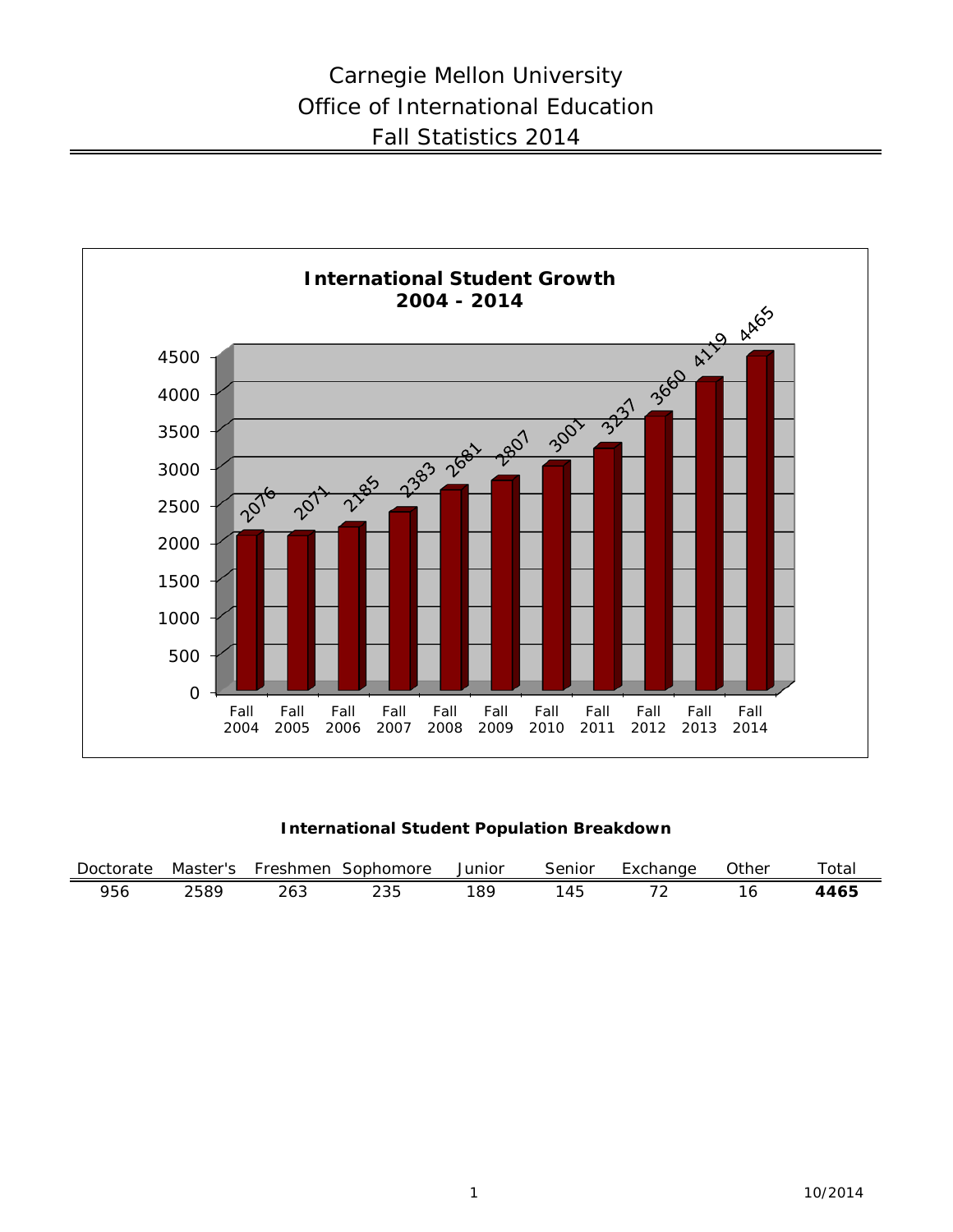# Carnegie Mellon University Office of International Education Fall Statistics 2014



| <b>Funding Source</b>      | Doc. | Mast. | Fr. | So. | Jr. | Sr.            | Ex. | Oth.         | <b>Total</b> |
|----------------------------|------|-------|-----|-----|-----|----------------|-----|--------------|--------------|
| Current/Future Employer    |      | 6     |     |     |     |                |     |              | 6            |
| Home Govt or University    | 40   | 42    | 10  | 3   | 13  | $\overline{4}$ | 23  | $\mathbf{1}$ | 136          |
| Personal & Family Funds    | 138  | 2464  | 252 | 228 | 173 | 140            | 49  | 14           | 3458         |
| Private Sponsor            | 15   | 53    | 1   | 4   | 3   | $\mathbf{1}$   |     | $\mathbf{1}$ | 78           |
| U.S. College or University | 763  | 24    |     |     |     |                |     |              | 787          |
| Totals                     | 956  | 2589  | 263 | 235 | 189 | 145            | 72  | 16           | 4465         |
|                            |      |       |     |     |     |                |     |              |              |
| <b>Immigration Status</b>  | Doc. | Mast. | Fr. | So. | Jr. | Sr.            | Ex. | Oth.         | <b>Total</b> |
| $F-1$                      | 937  | 2583  | 263 | 235 | 189 | 140            | 21  | 15           | 4383         |
| $J-1$                      | 19   | 6     | 0   | 0   | 0   | 5              | 51  | 1            | 82           |
| Totals                     | 956  | 2589  | 263 | 235 | 189 | 145            | 72  | 16           | 4465         |
|                            |      |       |     |     |     |                |     |              |              |
| Gender                     | Doc. | Mast. | Fr. | So. | Jr. | Sr.            | Ex. | Oth.         | <b>Total</b> |
| Male                       | 704  | 1639  | 142 | 141 | 119 | 92             | 48  | 5            | 2890         |
| Female                     | 252  | 950   | 121 | 94  | 70  | 53             | 24  | 11           | 1575         |
| Totals                     | 956  | 2589  | 263 | 235 | 189 | 145            | 72  | 16           | 4465         |
|                            |      |       |     |     |     |                |     |              |              |
| <b>Marital Status</b>      | Doc. | Mast. | Fr. | So. | Jr. | Sr.            | Ex. | Oth.         | <b>Total</b> |
| Single                     | 860  | 2435  | 262 | 235 | 189 | 145            | 69  | 15           | 4210         |
| Married                    | 96   | 154   | 1   | 0   | 0   | 0              | 3   | 1            | 255          |
| Totals                     | 956  | 2589  | 263 | 235 | 189 | 145            | 72  | 16           | 4465         |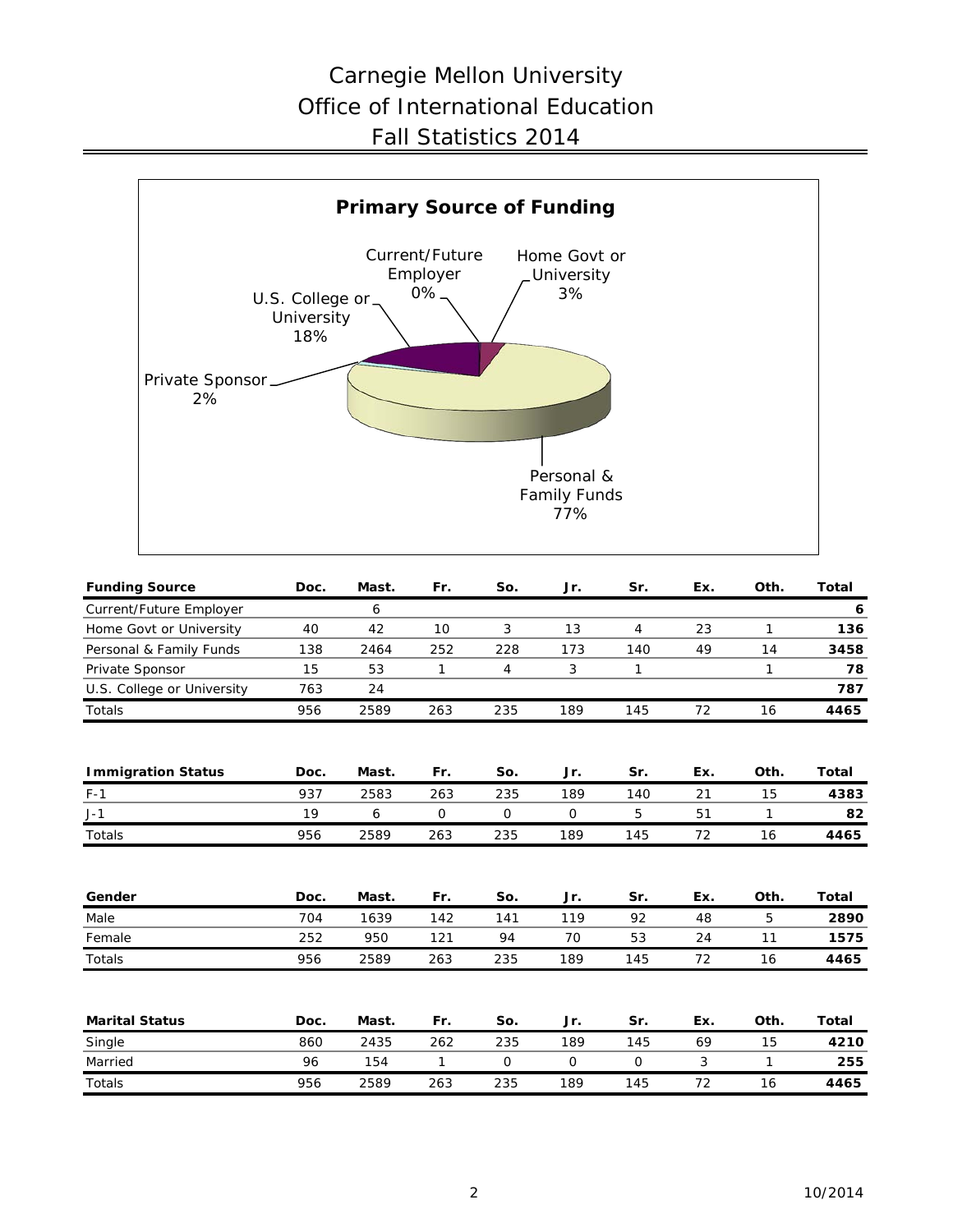# Carnegie Mellon University Office of International Education Fall Statistics 2014



| Region           | Doc. | Mast. | Fr. | So. | Jr. | Sr.           | Ex.           | Oth. | Total |
|------------------|------|-------|-----|-----|-----|---------------|---------------|------|-------|
| Africa           | 15   | 23    |     |     |     |               |               |      | 42    |
| Asia             | 659  | 2383  | 238 | 210 | 159 | 124           | 30            | 10   | 3813  |
| Europe           | 160  | 53    |     | 5   | 11  | 8             | 23            | 5    | 269   |
| Latin America    | 41   | 63    |     | 5   |     |               | $\mathcal{P}$ |      | 120   |
| Middle East      | 42   | 26    | 3   |     | 4   | $\mathcal{P}$ | 11            |      | 89    |
| North America    | 33   | 37    |     | 10  | 11  | 5             |               |      | 107   |
| Oceania          | 6    | 4     |     | 4   |     | っ             | 3             |      | 24    |
| <b>Stateless</b> |      |       |     |     |     |               |               |      |       |
| Totals           | 956  | 2589  | 263 | 235 | 189 | 145           | 72            | 16   | 4465  |

| Country         | Doc.           | Mast. | Fr. | So. | Jr. | Sr. | Ex. | Oth. | <b>Total</b> |
|-----------------|----------------|-------|-----|-----|-----|-----|-----|------|--------------|
| Algeria         |                |       |     |     |     |     |     |      |              |
| Argentina       | 3              | 2     |     |     |     |     |     |      | 5            |
| Armenia         | 2              |       |     |     |     |     |     |      | $\mathbf{2}$ |
| Australia       | $\overline{4}$ | 2     | 3   | 3   |     |     | 2   |      | 16           |
| Austria         |                |       |     |     |     |     |     |      |              |
| Bahrain         |                |       | 1   |     |     |     |     |      |              |
| Bangladesh      | 3              |       |     |     |     |     | и   |      | 4            |
| Barbados        |                |       |     |     |     |     |     |      |              |
| Belgium         |                |       |     |     |     |     |     |      |              |
| Brazil          | 8              | 5     |     | п   |     |     |     |      | 16           |
| Bulgaria        |                |       |     |     |     |     |     |      |              |
| Burma (Myanmar) |                |       |     |     |     |     |     |      |              |
| Canada          | 33             | 37    | 11  | 10  | 11  | 5   |     |      | 107          |
| Cayman Islands  |                |       |     |     |     |     |     |      |              |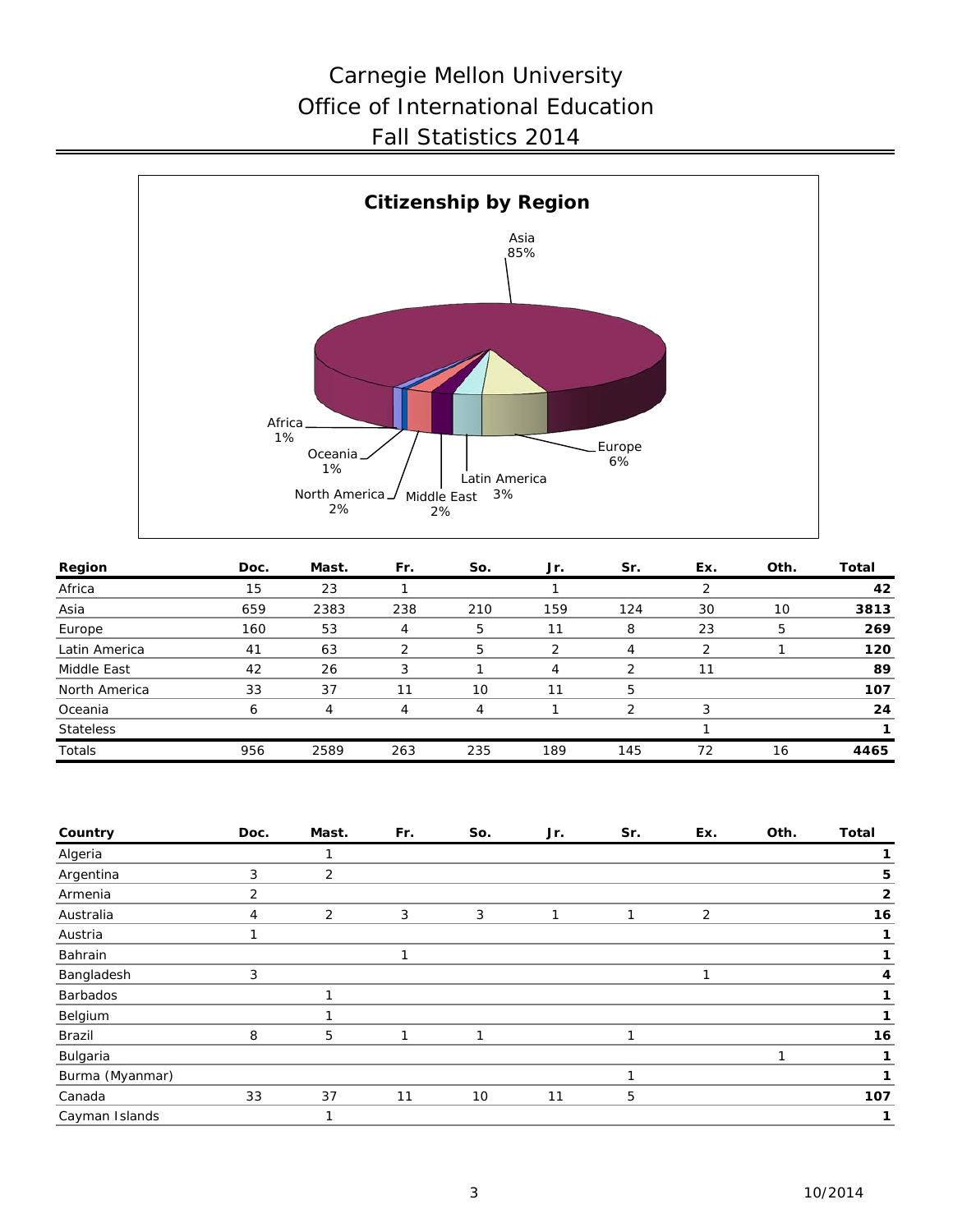| Country            | Doc.                           | Mast.                            | Fr.          | So.            | Jr.              | Sr.            | Ex.            | Oth.         | <b>Total</b>                    |
|--------------------|--------------------------------|----------------------------------|--------------|----------------|------------------|----------------|----------------|--------------|---------------------------------|
| Chile              | 8                              | 4                                |              |                |                  |                | 1              |              | 13                              |
| China              | 310                            | 1260                             | 134          | 89             | 61               | 30             | 8              | 7            | 1899                            |
| Colombia           | 10                             | 20                               |              |                |                  |                |                | $\mathbf{1}$ | 31                              |
| Costa Rica         | $\mathbf{1}$                   | 1                                |              |                | $\mathbf{1}$     | 1              |                |              | 4                               |
| Croatia            | $\mathbf{1}$                   |                                  |              |                |                  |                |                |              | 1                               |
| Cyprus             | $\mathbf{1}$                   |                                  |              |                |                  |                |                |              | $\mathbf{1}$                    |
| Czech Republic     | $\sqrt{2}$                     |                                  |              |                |                  |                |                |              | $\mathbf{2}$                    |
| Denmark            | $\overline{2}$                 |                                  |              |                |                  |                |                |              | $\mathbf 2$                     |
| Dominican Republic |                                | $\mathbf{1}$                     | 1            |                |                  |                |                |              | $\mathbf{2}$                    |
| Ecuador            | $\overline{2}$                 | 4                                |              |                |                  |                |                |              | 6                               |
| Egypt              | 8                              | 3                                |              |                |                  |                |                |              | $11$                            |
| El Salvador        | $\mathbf{1}$                   |                                  |              |                |                  |                |                |              | $\mathbf{1}$                    |
| Finland            |                                |                                  |              |                |                  |                | 1              |              | 1                               |
| France             | $\overline{7}$                 | $\overline{c}$                   |              |                |                  | $\mathbf{1}$   | 3              | $\mathbf{1}$ | ${\bf 14}$                      |
| Germany            | $\overline{7}$                 | 1                                |              |                |                  |                | 6              |              | 14                              |
| Ghana              |                                | $\overline{c}$                   |              |                |                  |                |                |              | $\mathbf 2$                     |
| Greece             | 13                             | 4                                |              |                | $\mathbf{1}$     |                |                | $\mathbf{1}$ | 19                              |
| Guatemala          |                                | 5                                |              | 1              |                  |                |                |              | 6                               |
| Hong Kong          | $\overline{2}$                 | 11                               | 3            | $\overline{2}$ | $\overline{4}$   | $\overline{2}$ |                |              | ${\bf 24}$                      |
| Hungary            | $\sqrt{3}$                     |                                  |              |                |                  |                |                |              | $\mathbf 3$                     |
| Iceland            | $\mathbf{1}$                   |                                  |              |                |                  |                |                |              | $\mathbf{1}$                    |
| India              | 184                            | 860                              | 30           | 39             | 29               | 31             | 8              |              | 1181                            |
| Indonesia          | 3                              | 18                               | 1            | 1              |                  | $\mathbf{1}$   | $\mathbf{1}$   |              | 25                              |
| Iran               | 18                             | $\overline{7}$                   |              |                |                  |                |                |              | 25                              |
| Iraq               |                                | $\mathbf{1}$                     |              |                |                  |                |                |              | 1                               |
| Ireland            | $\mathbf{1}$                   |                                  |              |                |                  |                |                |              | 1                               |
| Israel             | $\boldsymbol{6}$               | 1                                |              |                |                  | $\mathbf{1}$   | $\overline{2}$ |              | $10$                            |
| Italy              | 13                             | $\mathbf{1}$                     |              |                |                  |                | 3              |              | $17$                            |
| Japan              | $\overline{7}$                 | 25                               | 1            | 3              |                  | 1              | 1              |              | 38                              |
| Jordan             | $\sqrt{2}$                     |                                  |              |                |                  |                |                |              | $\mathbf 2$                     |
| Kazakhstan         | $\mathbf 2$                    |                                  |              | 1              | $\mathbf{1}$     | 1              |                |              | 5                               |
| Kenya              |                                | $\overline{c}$                   |              |                |                  |                |                |              | $\mathbf{2}$                    |
| Korea, South       | 68                             | 54                               | 40           | 50             | 33               | 45             |                | 3            | 293                             |
| Kuwait             | $\overline{c}$                 |                                  | $\mathbf{1}$ |                | $\mathbf{1}$     |                |                |              | $\overline{\mathbf{4}}$         |
| Kyrgyzstan         |                                | $\mathbf{1}$                     | 1            |                |                  |                |                |              | $\mathbf 2$                     |
| Lebanon            | $\overline{2}$                 | $\overline{\mathbf{4}}$          |              |                |                  |                |                |              | $\pmb{6}$                       |
| Libya              | $\mathbf{1}$                   |                                  |              |                |                  |                |                |              | $\mathbf 1$                     |
| Macau              |                                | $\mathbf{1}$                     | 1            |                |                  |                |                |              | $\mathbf 2$                     |
| Macedonia          | $\mathbf{1}$                   |                                  |              |                |                  |                |                |              | 1                               |
| Malaysia           | $\boldsymbol{6}$               | $\overline{c}$                   | $\mathbf{1}$ | $\overline{2}$ | $\boldsymbol{6}$ |                | $\overline{2}$ |              | 19                              |
| Mauritius          |                                | $\mathbf{1}$                     |              |                |                  |                | 1              |              | $\mathbf 2$                     |
| Mexico             | 3                              | 12                               |              | $\overline{2}$ |                  | $\mathbf{1}$   | $\mathbf{1}$   |              | 19                              |
| Moldova            | $\overline{2}$                 | $\mathbf{1}$                     |              |                |                  |                |                |              | $\mathbf{3}$                    |
| Morocco            | $\mathbf{1}$                   |                                  |              |                |                  |                | 1              |              | 3                               |
| Nepal              | $\mathbf 5$                    | $\mathbf{1}$<br>3                |              |                |                  |                |                |              | 8                               |
|                    |                                |                                  |              |                |                  |                |                |              |                                 |
| Netherlands        | $\sqrt{3}$                     | $\mathbf{1}$                     |              |                | $\mathbf{1}$     |                |                |              | 5                               |
| New Zealand        | $\mathbf 2$                    | $\overline{c}$<br>$\overline{c}$ | 1            | 1              |                  | 1              | 1              |              | 8<br>$\mathbf{2}$               |
| Nicaragua          | $\sqrt{3}$                     |                                  |              |                |                  |                |                |              |                                 |
| Nigeria            | $\mathbf{1}$                   | $\, 8$<br>$\mathbf{1}$           | $\mathbf{1}$ |                | $\mathbf{1}$     | $\overline{2}$ |                |              | $13$<br>$\overline{\mathbf{4}}$ |
| Norway             |                                |                                  |              |                |                  |                |                |              | $\mathbf{1}$                    |
| Oman<br>Pakistan   | $\mathbf{1}$<br>$\overline{4}$ | $\overline{\mathbf{4}}$          |              | $\mathbf{1}$   | $\mathbf{3}$     |                | 8              |              | ${\bf 20}$                      |
|                    |                                |                                  |              |                |                  |                |                |              |                                 |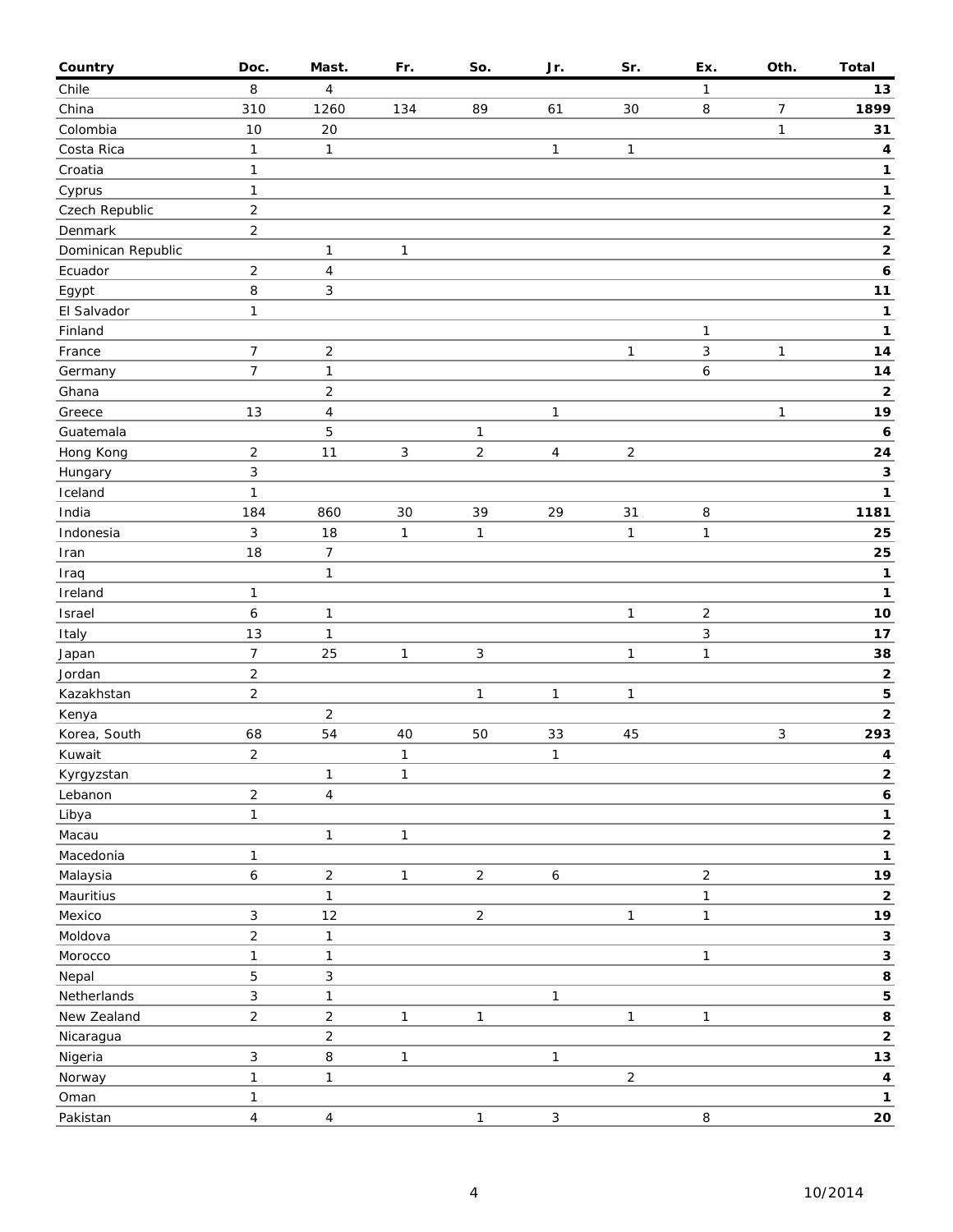| Country           | Doc.           | Mast.                   | Fr.          | So.            | Jr.            | Sr.            | Ex.            | Oth.         | <b>Total</b>            |
|-------------------|----------------|-------------------------|--------------|----------------|----------------|----------------|----------------|--------------|-------------------------|
| Peru              |                | 1                       |              |                |                |                |                |              | $\mathbf{1}$            |
| Philippines       | 1              | 1                       |              | 1              | $\mathbf{1}$   |                |                |              | 4                       |
| Poland            | $\mathfrak{Z}$ |                         |              |                |                |                |                |              | 3                       |
| Portugal          | 11             | $\mathbf{1}$            |              |                |                |                | 1              |              | 13                      |
| Qatar             |                |                         |              |                |                |                | 1              |              | 1                       |
| Romania           | 8              |                         |              |                |                |                | $\mathbf{1}$   |              | 9                       |
| Russia            | 8              | 11                      |              |                |                |                | 1              |              | 20                      |
| Rwanda            |                | $\mathbf{1}$            |              |                |                |                |                |              | 1                       |
| Saudi Arabia      | 6              | 9                       | 1            |                |                | $\mathbf{1}$   |                |              | 17                      |
| Serbia            |                |                         |              |                |                |                |                | $\mathbf{1}$ | $\mathbf{1}$            |
| Singapore         | 12             | 25                      | 17           | 15             | 22             | 9              | 4              |              | 104                     |
| Slovakia          | 1              |                         |              |                |                |                |                |              | 1                       |
| Slovenia          |                |                         |              |                | $\mathbf{1}$   |                |                |              | 1                       |
| South Africa      | $\sqrt{2}$     | $\overline{c}$          |              |                |                |                |                |              | 4                       |
| Spain             | $\sqrt{4}$     | $\overline{\mathbf{4}}$ |              | $\mathbf{1}$   | $\mathbf{1}$   |                |                |              | 10                      |
| Sri Lanka         | 5              |                         |              |                |                |                | $\overline{c}$ |              | $\overline{\mathbf{z}}$ |
| <b>Stateless</b>  |                |                         |              |                |                |                | 1              |              | 1                       |
| Sweden            | $\overline{4}$ | $\mathbf{1}$            |              |                |                |                |                |              | 5                       |
| Switzerland       | $\mathbf{3}$   | $\mathbf{1}$            |              |                |                |                | 7              |              | 11                      |
| Taiwan            | 35             | 98                      | 4            | 5              |                | 1              |                |              | 143                     |
| Thailand          | 11             | 23                      | 5            | 1              | $\mathbf{1}$   | $\overline{2}$ |                |              | 43                      |
| Trinidad & Tobago | $\overline{c}$ |                         |              |                | $\mathbf{1}$   | $\mathbf{1}$   |                |              | 4                       |
| Tunisia           |                | $\mathbf{1}$            |              |                |                |                |                |              | 1                       |
| Turkey            | 51             | 18                      | 3            | $\overline{c}$ | $\overline{4}$ | 3              |                | $\mathbf{1}$ | 82                      |
| Uganda            | $\mathbf{1}$   |                         |              |                |                |                |                |              | 1                       |
| Ukraine           |                | $\overline{c}$          |              |                |                |                |                |              | $\mathbf{2}$            |
| United Kingdom    | 6              | 3                       | $\mathbf{1}$ | $\overline{2}$ | $\mathbf{3}$   | $\overline{2}$ |                |              | 17                      |
| Uruguay           | 1              |                         |              |                |                |                |                |              | 1                       |
| Venezuela         | $\overline{2}$ | 4                       |              | 1              |                |                |                |              | $\overline{7}$          |
| Vietnam           | 5              | $\mathbf{1}$            |              | 1              | $\mathbf{1}$   |                | 3              |              | $11$                    |
| Zimbabwe          |                | $\mathbf{1}$            |              |                |                |                |                |              | 1                       |
| Totals            | 956            | 2589                    | 263          | 235            | 189            | 145            | 72             | 16           | 4465                    |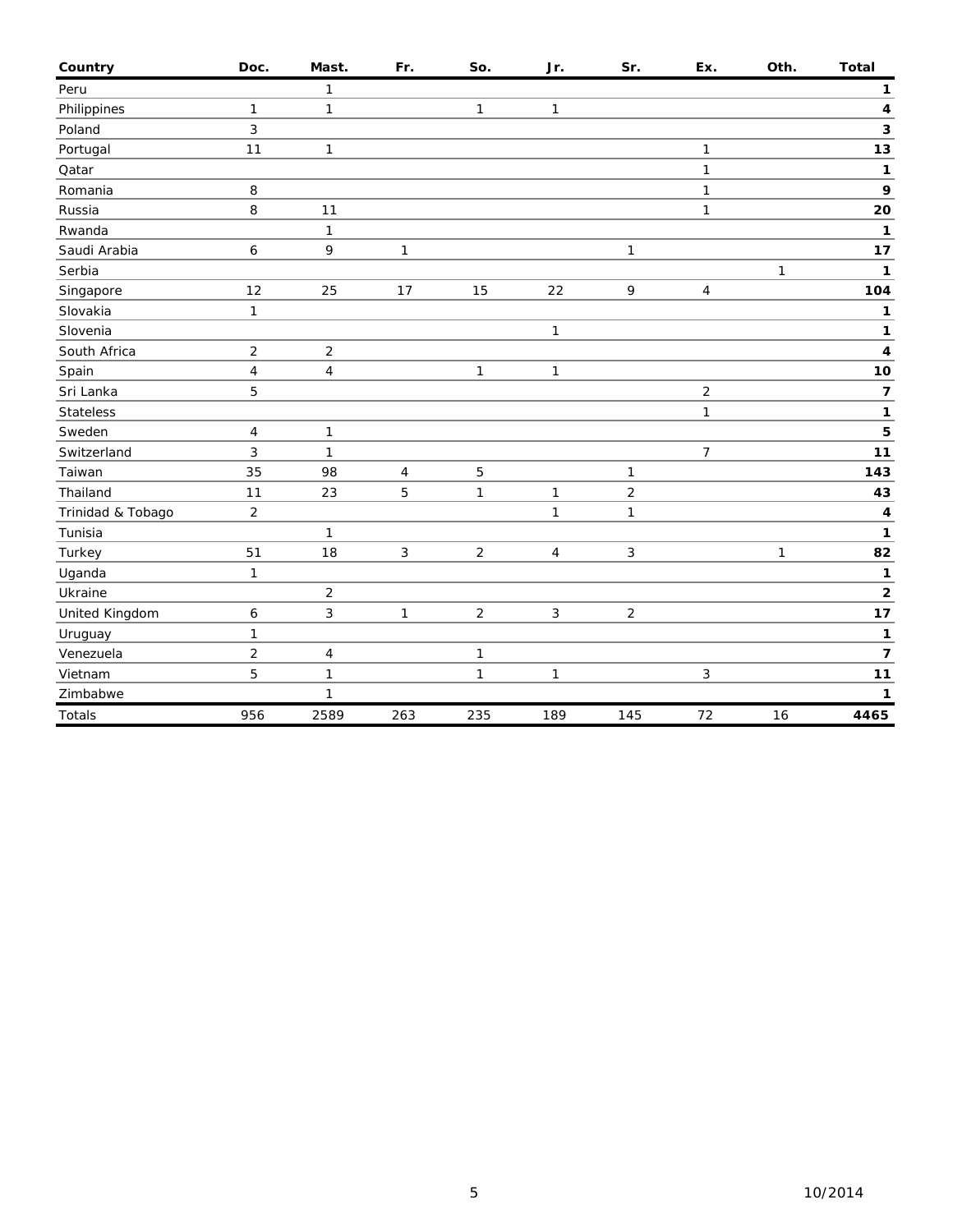# Carnegie Mellon University Office of International Education Fall Statistics 2014

## **Colleges and Programs**

| <b>CFA</b>                                    | Doc. | Mast.          | Fr. | So.          | Jr. | Sr.            | Ex. | Oth. | <b>Total</b>             |
|-----------------------------------------------|------|----------------|-----|--------------|-----|----------------|-----|------|--------------------------|
| <b>Advanced Music Studies</b>                 |      |                |     |              |     |                |     | 1    | 1                        |
| Architecture                                  |      |                | 22  | 11           | 11  | 11             |     |      | 55                       |
| Architecture-Engineering-Construction Mgmt    | 2    | 27             |     |              |     |                |     |      | 29                       |
| Art                                           |      | 4              | 3   | 3            |     | $\overline{4}$ |     |      | 14                       |
| <b>Building Performance &amp; Diagnostics</b> | 11   | 10             |     |              |     |                |     |      | 21                       |
| Collaborative Piano                           |      | 1              |     |              |     |                |     |      | 1                        |
| <b>Communication Design</b>                   |      |                |     | 2            | 2   | 2              |     |      | 6                        |
| Communication Planning & Info Design          |      | 1              |     |              |     |                |     |      | 1                        |
| Composition                                   |      | 3              |     |              |     |                |     |      | 3                        |
| <b>Computational Design</b>                   | 1    | $\overline{7}$ |     |              |     |                |     |      | 8                        |
| Costume Design                                |      | 1              |     |              |     |                |     |      | 1                        |
| Design                                        | 1    | 1              | 6   |              |     |                | 2   |      | 10                       |
| Drama                                         |      | 1              |     |              |     |                |     |      | 1                        |
| <b>Dramatic Writing</b>                       |      | 1              |     |              |     |                |     |      | 1                        |
| <b>Industrial Design</b>                      |      | $\mathbf{1}$   |     | $\mathbf{1}$ | 2   | 2              | 1   |      | $\overline{\phantom{a}}$ |
| <b>Interaction Design</b>                     |      | 2              |     |              |     |                |     |      | 2                        |
| <b>Lighting Design</b>                        |      | 1              |     |              |     |                |     |      | 1                        |
| Music                                         |      |                |     |              |     |                |     | 10   | 10                       |
| Music & Technology                            |      | 5              |     |              |     |                |     |      | 5                        |
| <b>Music Composition</b>                      |      |                |     |              |     | $\mathbf 1$    |     | 1    | 2                        |
| Music Education                               |      | $\overline{2}$ |     |              |     |                |     |      | $\overline{2}$           |
| Perfomance                                    |      | 12             |     | 1            |     | 1              |     | 3    | 17                       |
| Production Technology & Management            |      | $\overline{2}$ |     |              |     |                |     |      | $\overline{2}$           |
| Scene Design                                  |      | 2              |     |              |     |                |     |      | $\overline{2}$           |
| Sustainable Design                            |      | 3              |     |              |     |                |     |      | 3                        |
| Tangible Interaction Design                   |      | 4              |     |              |     |                |     |      | 4                        |
| Urban Design                                  |      | 5              |     |              |     |                |     |      | 5                        |
| Total                                         | 15   | 96             | 31  | 18           | 15  | 21             | 3   | 15   | 214                      |

| <b>CIT</b>                                       | Doc. | Mast. | Fr. | So. | Jr. | Sr. | Ex. | Oth. | Total        |
|--------------------------------------------------|------|-------|-----|-----|-----|-----|-----|------|--------------|
| <b>Biomedical Engineering</b>                    | 13   | 43    |     |     |     |     |     |      | 56           |
| <b>Chemical Engineering</b>                      | 31   | 86    |     | 9   | 9   | 9   | 6   |      | 151          |
| Civil & Environmental Engineering                | 42   | 172   |     | 3   | 2   | 4   |     |      | 223          |
| Colloids, Polymers, & Surfaces                   |      | 7     |     |     |     |     |     |      | 7            |
| Computational Design & Manufacturing             |      | 2     |     |     |     |     |     |      | $\mathbf{2}$ |
| Electrical & Computer Engineering                | 194  | 198   |     | 42  | 37  | 25  | 4   |      | 500          |
| Electrical & Computer Engineering - SV           |      | 10    |     |     |     |     |     |      | 11           |
| Energy Science, Technology & Policy              |      | 29    |     |     |     |     |     |      | 29           |
| Engineering & Public Policy                      | 29   |       |     |     |     |     |     |      | 29           |
| Engineering & Technology Innovation Mgmt         |      | 12    |     |     |     |     |     |      | 12           |
| General CIT                                      |      |       | 73  | 2   |     |     |     |      | 75           |
| <b>Information Networking</b>                    |      | 95    |     |     |     |     |     |      | 95           |
| Information Security Technology & Mgmt           |      | 24    |     |     |     |     |     |      | 24           |
| <b>Information Systems &amp; Rational Choice</b> |      | 1     |     |     |     |     |     |      | 1            |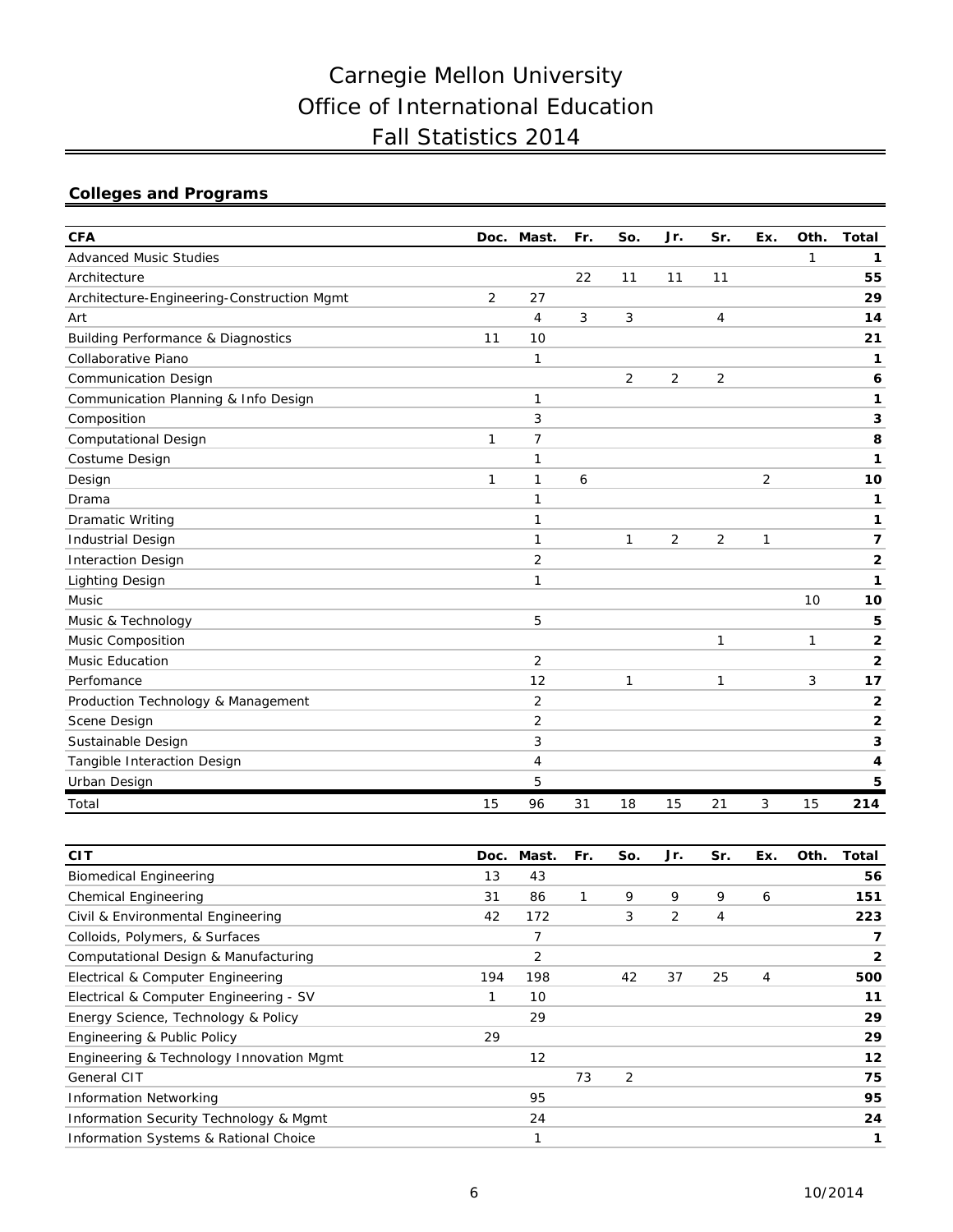| CIT (cont.)                                   |     | Doc. Mast. | Fr. | So. | Jr. | Sr. | Ex.           | Oth. | Total        |
|-----------------------------------------------|-----|------------|-----|-----|-----|-----|---------------|------|--------------|
| <b>Information Techology</b>                  |     |            |     |     |     |     |               |      |              |
| Information Technology - Information Security |     | 35         |     |     |     |     |               |      | 35           |
| Information Technology - Mobility             |     | 50         |     |     |     |     |               |      | 50           |
| Information Technology - Software Management  |     | 17         |     |     |     |     |               |      | 17           |
| <b>Materials Science</b>                      |     | 18         |     |     |     |     |               |      | 18           |
| Materials Science & Engineering               | 39  | 7          |     | 4   | 5   |     | $\mathcal{P}$ |      | 58           |
| Mechanical Engineering                        | 69  | 102        |     | 22  | 15  | 11  |               |      | 220          |
| Silicon Valley Software Engineering           |     | 2          |     |     |     |     |               |      | $\mathbf{2}$ |
| Silicon Valley Software Management            |     | 46         |     |     |     |     |               |      | 46           |
| Software Engineering                          |     | 27         |     |     |     |     |               |      | 27           |
| Total                                         | 418 | 984        | 75  | 82  | 68  | 50  | 12            | 0    | 1689         |

| <b>CMU</b>                           |   | Doc. Mast. | Fr. | So. | Jr. | Sr.      | Ex. | Oth.     | Total |
|--------------------------------------|---|------------|-----|-----|-----|----------|-----|----------|-------|
| Entertainment Technology             |   | 125        |     |     |     |          |     |          | 125   |
| Humanities & Arts                    |   |            |     |     |     |          |     |          | 2     |
| Product Development                  |   | 20         |     |     |     |          |     |          | 20    |
| <b>Qatar Biological Sciences</b>     |   |            |     |     |     |          |     |          |       |
| <b>Qatar Business Administration</b> |   |            |     |     |     |          | Q   |          |       |
| <b>Qatar Computer Science</b>        |   |            |     |     |     |          |     |          |       |
| <b>Qatar Information Systems</b>     |   |            |     |     |     |          |     |          |       |
| Science & Arts                       |   |            |     |     |     |          |     |          |       |
| Science & Humanities Scholar         |   |            | 9   | 6   | 8   |          |     |          | 23    |
| Total                                | 0 | 145        | 11  |     | 8   | $\Omega$ | 19  | $\Omega$ | 190   |

| Heinz                                 | Doc.          | Mast. | Fr. | So. | Jr. | Sr. | Ex. | Oth. | Total |
|---------------------------------------|---------------|-------|-----|-----|-----|-----|-----|------|-------|
| Arts Management                       |               | 14    |     |     |     |     | 3   |      | 17    |
| Entertainment Industry Management     |               | 16    |     |     |     |     |     |      | 16    |
| Health Care Policy & Management       |               | 14    |     |     |     |     |     |      | 14    |
| Information Security Policy & Mgmt    |               | 20    |     |     |     |     |     |      | 20    |
| <b>Information Systems Management</b> | 8             | 354   |     |     |     |     |     |      | 362   |
| Public Management                     |               | 5     |     |     |     |     |     |      | 5     |
| Public Policy & Management            | 15            | 67    |     |     |     |     | 13  |      | 96    |
| Statistics & Public Policy            | $\mathcal{P}$ |       |     |     |     |     |     |      |       |
| Total                                 | 25            | 490   | Ω   |     |     | Ω   | 16  |      | 532   |

| <b>Dietrich</b>                               |    | Doc. Mast. | Fr.            | So. | Jr.            | Sr. | Ex. | Oth. | Total |
|-----------------------------------------------|----|------------|----------------|-----|----------------|-----|-----|------|-------|
| Applied Second Language Acquisition           |    | 3          |                |     |                |     |     |      | 3     |
| <b>Behavioral Decision Research</b>           |    |            |                |     |                |     |     |      |       |
| Cognitive Science                             |    |            |                |     |                |     |     |      |       |
| <b>Decision Science</b>                       |    |            |                | 4   | 4              |     |     |      | 9     |
| Economics                                     |    |            |                | 3   | 5              | 3   | 2   |      | 13    |
| Economics & Statistics                        |    |            |                | 4   | 4              | 2   |     |      | 10    |
| English                                       |    |            |                |     |                |     |     |      |       |
| Ethics, History, & Public Policy              |    |            |                |     |                |     |     |      |       |
| <b>General HSS</b>                            |    |            | 52             | 8   |                |     |     |      | 60    |
| <b>Global Studies</b>                         |    |            |                |     | $\overline{2}$ |     |     |      | 2     |
| History                                       | 4  |            |                |     |                |     |     |      | 4     |
| <b>Information Systems</b>                    |    |            | $\overline{7}$ | 8   | 9              | 5   |     |      | 29    |
| <b>International Relations &amp; Politics</b> |    |            |                | 3   |                |     |     |      | 3     |
| Literary & Cultural Studies                   | 3  |            |                |     |                |     |     |      | 3     |
| Logic, Computation & Methodology              | 12 | 2          |                |     |                |     |     |      | 14    |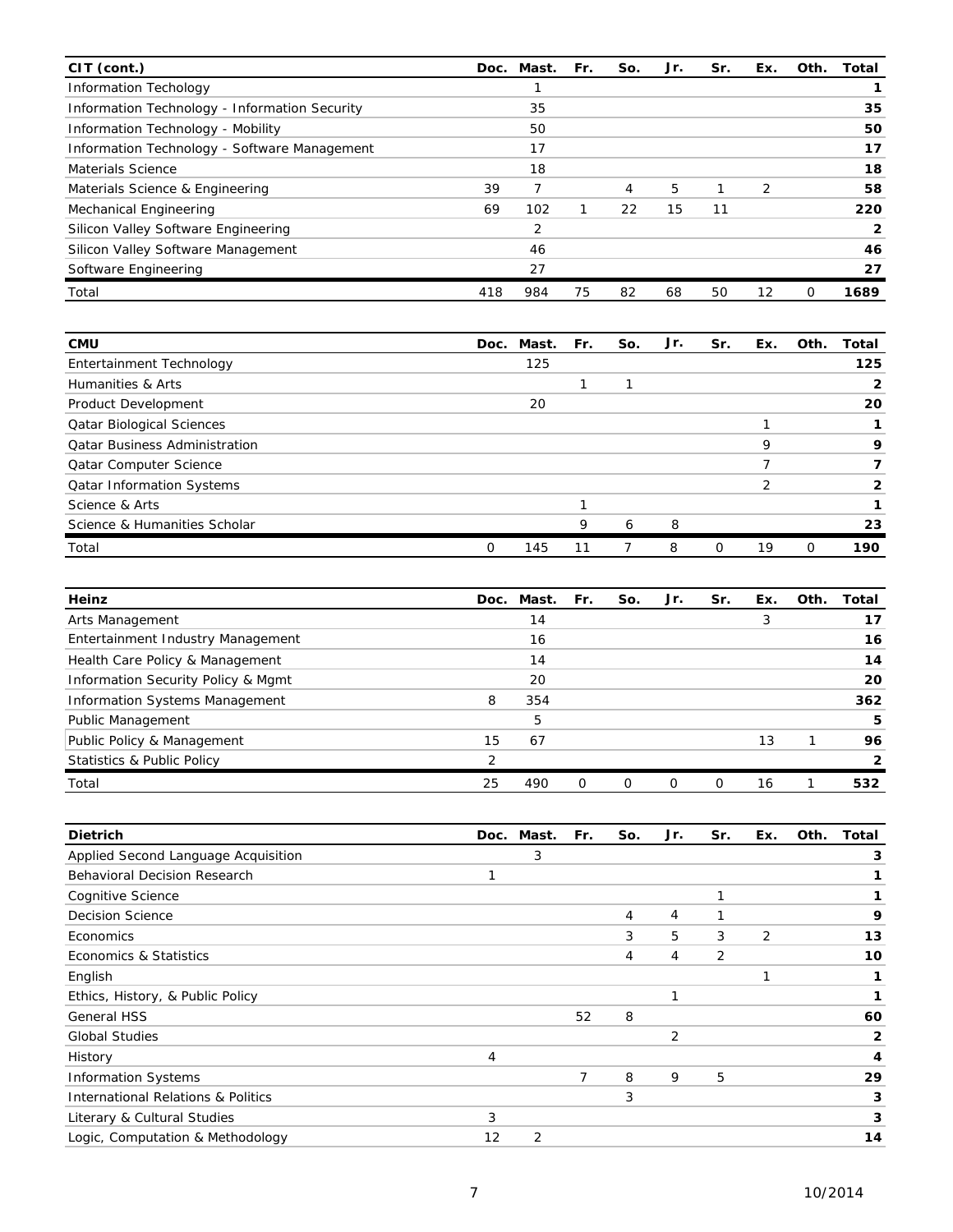| Dietrich (cont.)                 |    | Doc. Mast. | Fr. | So. | Jr. | Sr. | Ex. | Oth. | Total |
|----------------------------------|----|------------|-----|-----|-----|-----|-----|------|-------|
| Modern Languages                 |    |            |     |     |     |     |     |      |       |
| Neural Computation               | 4  |            |     |     |     |     |     |      |       |
| Philosophy                       |    |            |     |     |     |     |     |      | 2     |
| Policy & Management              |    |            |     |     |     |     |     |      |       |
| Professional Writing             |    |            |     |     |     |     |     |      |       |
| Pure & Applied Logic             |    |            |     |     |     |     |     |      |       |
| Psychology                       | 3  |            |     |     | 1   | 3   |     |      | 8     |
| Psychology & Biological Sciences |    |            |     |     |     |     |     |      |       |
| Rhetoric                         |    |            |     |     |     |     |     |      |       |
| Second Language Acquisition      | 7  |            |     |     |     |     |     |      |       |
| <b>Statistical Practice</b>      |    | 6          |     |     |     |     |     |      | 6     |
| <b>Statistics</b>                | 18 |            |     | 3   | 2   | 4   |     |      | 27    |
| Statistics & Machine Learning    | 2  |            |     |     |     |     |     |      | 2     |
| Total                            | 55 | 13         | 59  | 35  | 28  | 22  | 4   | 0    | 216   |

| <b>MCS</b>                                  |     | Doc. Mast. | Fr. | So. | Jr. | Sr. | Ex.            | Oth. | Total |
|---------------------------------------------|-----|------------|-----|-----|-----|-----|----------------|------|-------|
| Algorithms, Combinatorics & Optimization    |     |            |     |     |     |     |                |      |       |
| <b>Biological Sciences</b>                  | 25  |            |     | 3   | 2   |     |                |      | 31    |
| <b>Biological Sciences &amp; Psychology</b> |     |            |     |     |     |     |                |      |       |
| Chemistry                                   | 49  |            |     | 3   | 3   | 2   |                |      | 57    |
| <b>Computational Biology</b>                |     | 24         |     |     |     |     |                |      | 24    |
| <b>Computational Finance</b>                |     |            |     |     | ⊣   | 3   |                |      | 4     |
| <b>General MCS</b>                          |     |            | 39  | 3   |     |     |                |      | 42    |
| <b>Mathematical Sciences</b>                | 23  |            |     | 30  | 15  | 7   |                |      | 75    |
| Physics                                     | 44  |            |     | 6   | 2   |     |                |      | 52    |
| Pure & Applied Logic                        | 6   |            |     |     |     |     |                |      | 6     |
| Total                                       | 148 | 24         | 39  | 46  | 23  | 13  | $\overline{O}$ | 0    | 293   |

| <b>SCS</b>                                         | Doc. | Mast. | Fr. | So. | Jr. | Sr. | Ex. | Oth. | Total |
|----------------------------------------------------|------|-------|-----|-----|-----|-----|-----|------|-------|
| Biotechnology Innovation & Computation             |      | 54    |     |     |     |     |     |      | 54    |
| Computation, Organizations & Society               | 7    |       |     |     |     |     |     |      | 7     |
| Computational Biology                              | 7    |       |     |     |     |     |     |      | 7     |
| Computational Data Science                         |      | 66    |     |     |     |     |     |      | 66    |
| <b>Computer Science</b>                            | 75   | 49    | 28  | 25  | 29  | 35  | 9   |      | 250   |
| Educational Technology & Applied Learning Sciences |      | 9     |     |     |     |     |     |      | 9     |
| Human-Computer Interaction                         | 12   | 18    |     |     |     |     |     |      | 30    |
| Information Technology - eBusiness Technology      |      | 79    |     |     |     |     |     |      | 79    |
| Information Technology - Embedded Software Eng     |      | 11    |     |     |     |     |     |      | 11    |
| Information Technology - Privacy Engineering       |      | 3     |     |     |     |     |     |      | 3     |
| Information Technology - Software Engineering      |      | 32    |     |     |     |     |     |      | 32    |
| Information Technology - Very Large Info Systems   |      | 43    |     |     |     |     |     |      | 43    |
| <b>Intelligent Information Systems</b>             |      | 20    |     |     |     |     |     |      | 20    |
| Language & Information Technologies                | 42   |       |     |     |     |     |     |      | 42    |
| Language Technologies                              | 3    | 47    |     |     |     |     |     |      | 50    |
| Machine Learning                                   | 25   | 9     |     |     |     |     |     |      | 34    |
| Robotic Systems Development                        |      | 46    |     |     |     |     |     |      | 46    |
| Robotics                                           | 49   | 34    |     |     |     |     |     |      | 83    |
| Robotics Technology                                |      | 9     |     |     |     |     |     |      | 9     |
| Software Engineering                               | 12   | 26    |     |     |     |     |     |      | 38    |
| Total                                              | 232  | 555   | 28  | 25  | 29  | 35  | 9   | 0    | 913   |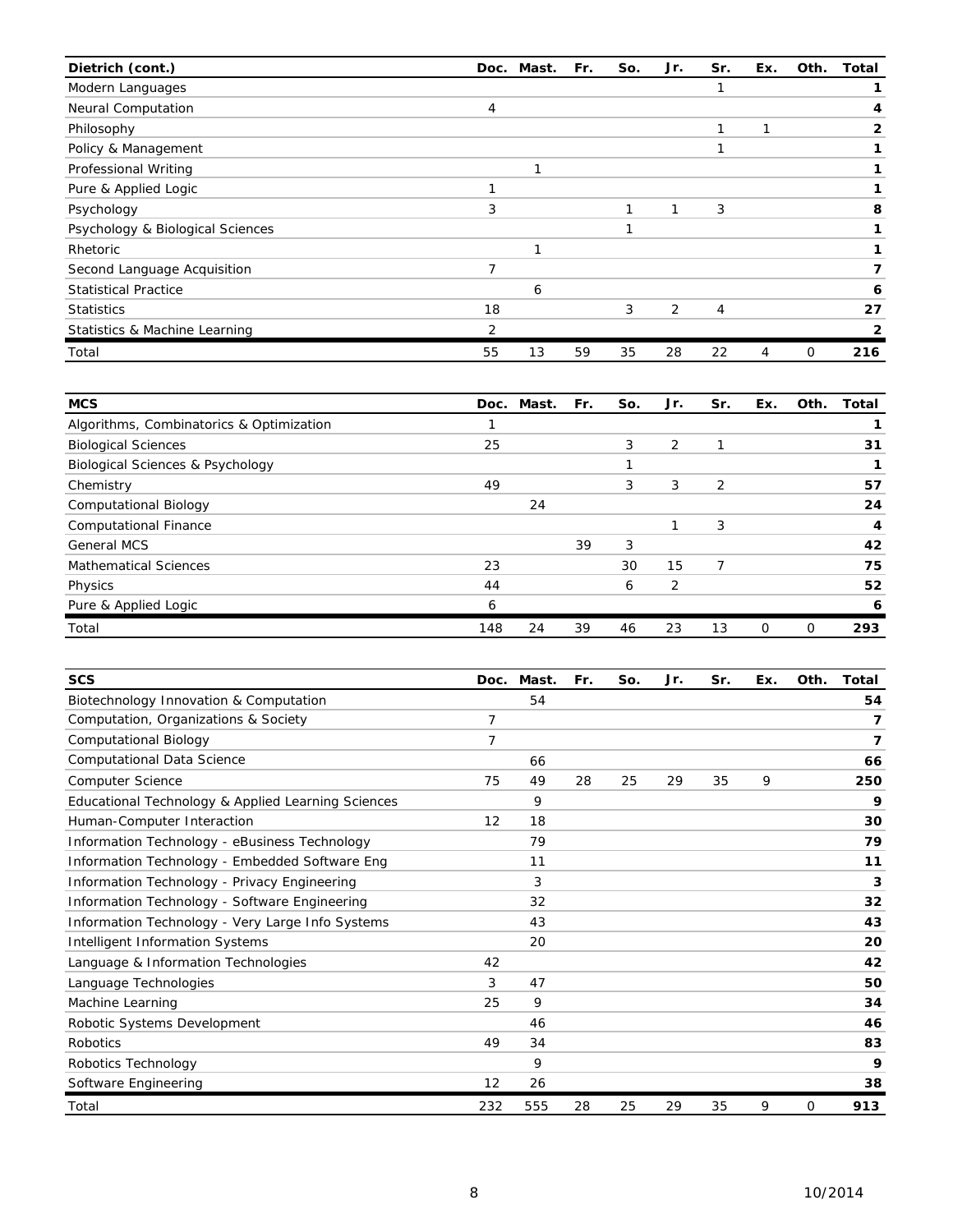| <b>Tepper</b>                  |    | Doc. Mast. Fr. |     | So. | Jr. | Sr. | Ex. | Oth.     | Total |
|--------------------------------|----|----------------|-----|-----|-----|-----|-----|----------|-------|
| <b>Business Administration</b> |    |                | 20  | 22  | 18  | 4   | 9   |          | 74    |
| <b>Computational Finance</b>   |    | 144            |     |     |     |     |     |          | 144   |
| Economics                      | 17 |                |     |     |     |     |     |          | 17    |
| Industrial Administration      | 46 | 137            |     |     |     |     |     |          | 183   |
| Total                          | 63 | 282            | 20  | 22  | 18  | 4   | 9   | $\Omega$ | 418   |
| <b>Grand Total</b>             |    | 956 2589       | 263 | 235 | 189 | 145 | 72  | 16.      | 4465  |